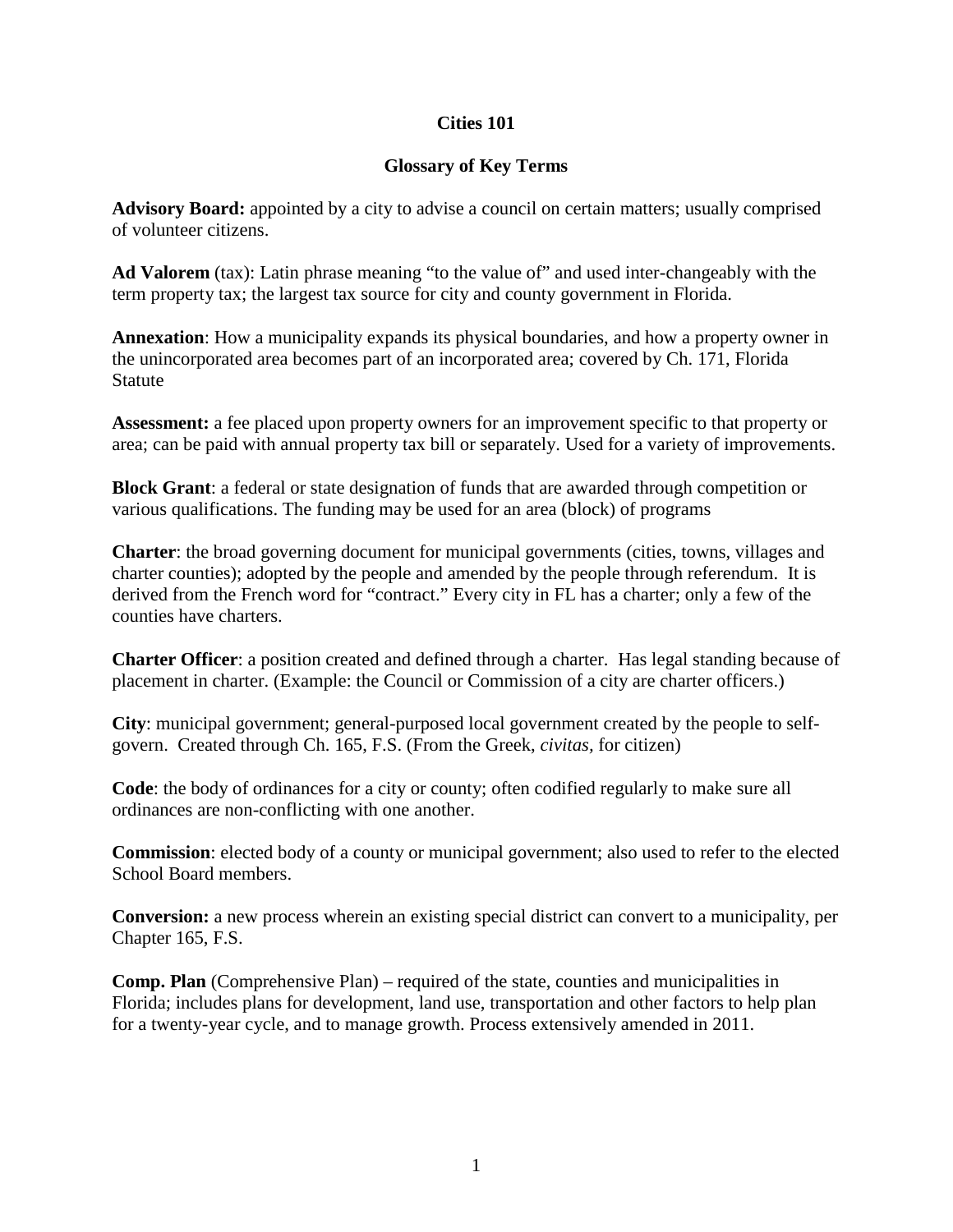**Concurrency**: state law requiring that infrastructure be in place before development occurs; features prominently in city and county comprehensive plans. Amended in 2011 to be a guideline for local governments, and no longer a law.

**Constitution** (both federal and state): the broad governing documents for both entities; adopted by the people and amended by the people through referendum. The precepts of a constitution are then enacted through law.

**Constitutional Officer**: a position created and defined in a constitution; has legal standing through such creation. (Example: Sheriff is a constitutional officer of a county.)

**Council**: the elected body of a city government (in Florida, there is occasional use of Councilor, Supervisor, Trustee and Alderman; but less commonly than Council or Commission).

**County**: sub state; arm of state. A unit of general-purpose local government created by the state to deliver state services.

**Ethics Law:** as established by FL Legislature to enact Article II of Florida Constitution, this set of laws outlines many prohibitions, restrictions and reporting requirements for officials elected to state, county, municipal and special districts. Detailed in Chapter 112, F.S.

Fee: a charge for service issued by a local government; adopted through an ordinance. It is voluntary in purpose and proceeds must go to the service provided. Also called charge for service; user fee.

**Growth Management**: In Florida, a set of laws and policies in the 1970s to 2011 covering acceptable land use, conservation, development, zoning and other governmental regulation of growth. The 2011 law changes return most of this power and process to the city or county.

**Home Rule**: The Florida Constitution grants (1968), and the Florida Legislature upheld (1973), this power for city and county governments. It provides authority to adopt ordinances and enact programs without permission from the state, provided such ordinances do not conflict with state or federal law.

**Impact Fees:** Imposed by cities and counties to ensure that infrastructure and services related to growth are paid for by the growth area or entity. Must be spent on the specific service (fire service, for example) and are time-limited for collection and expenditure.

**Incorporation**: in government, used to describe creation of a municipality. The act of creating a city, town or village through referendum. Outlined in Ch. 165, F.S.

**Infrastructure**: the physical, man-made structures that support a service; i.e., pipes for water and sewer; water and wastewater treatment plants; paved roads; buildings and supportive systems for buildings; stormwater systems; parks.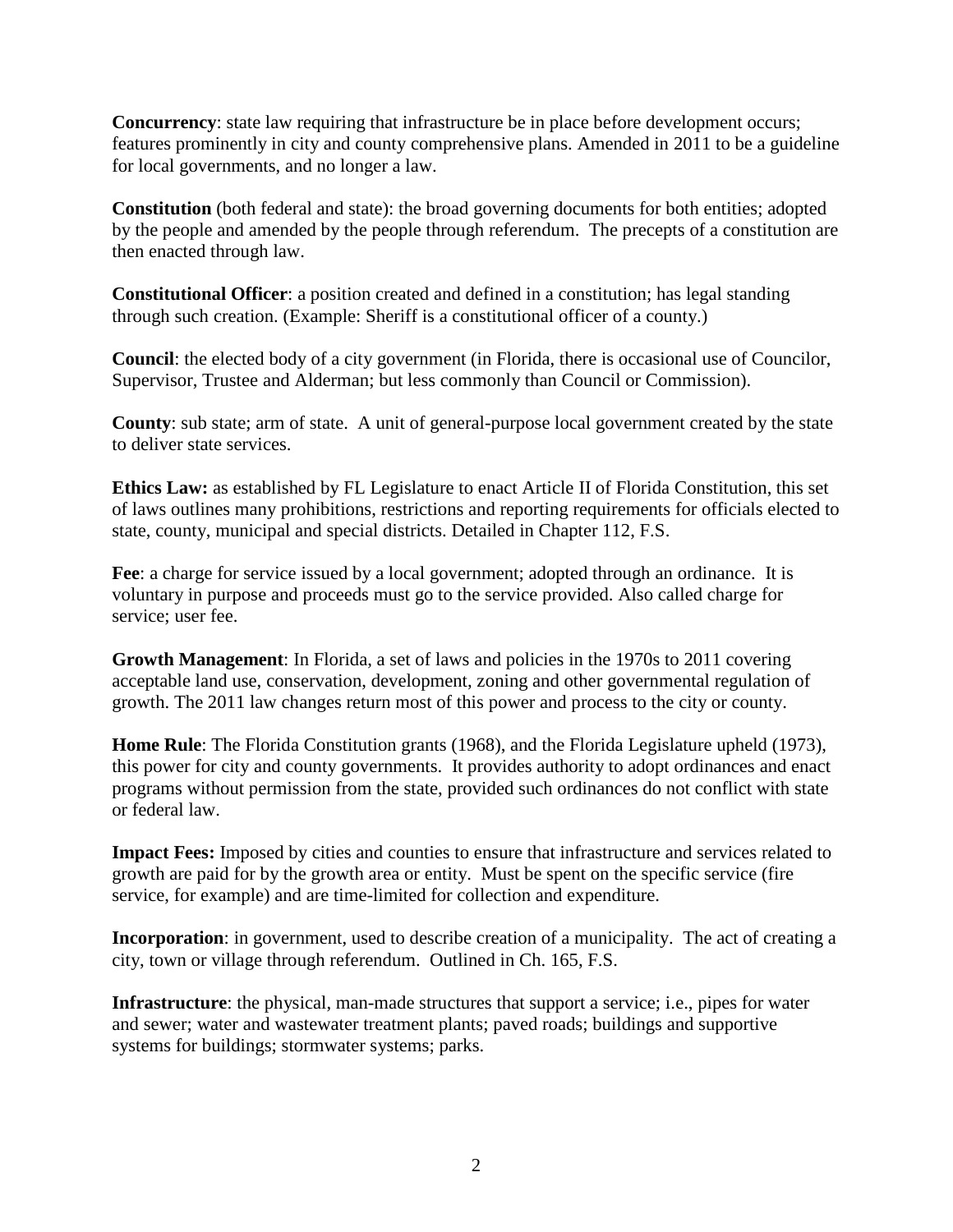**Initiative**: an effort placed before voters to amend a charter, ordinance or other legal action. Often defined in Charter, or law, as to procedure; often requires gathering a set number of signatures to gain ballot access.

**Intergovernmental:** affecting one or more governments; overlapping goals of more than one government; coordinated activities of more than one government; shared sources of revenues among governments.

**Interlocal** – refers to action between two governments, usually as an agreement for service, an exchange of funding, or other legally binding agreement.

Law: an enforceable action taken by government to restrict actions or set standards for compliance.

**Ordinance**: a legal action taken by a city/county government; often used to distinguish between state and federal laws.

**Mandate**: a legal action by a government requiring another level of government to do something; usually does not include funding (un-funded mandate).

**Mayor:** term used in municipal charters for the person on the Council or Commission who leads it; in certain charters, refers to a separate position not on the Council or Commission who is the city's administrator. Usually refers to the elected leader of a municipal government.

**Millage Rate**: the tax levy enacted by a government, usually for the property tax. It is from the Latin for 1,000 (mill) and is multiplied by the appraised value of a property to create a taxable amount.

**Municipal:** (Municipality) refers to city government; from the Latin "municipus" – many over the people. Used when you don't want to distinguish between city, town or village; also used legislatively to separate cities from counties.

**Mutual Aid Agreement**: inter-local agreement between and among governments to render assistance in disaster response and recovery

**Place Name:** used by planners to distinguish unincorporated areas known by local names (examples in Florida: Two Egg; Christmas); sometimes these are also called communities.

**Public Hearing**: a noticed meeting (per statute and/or ordinance) relating to legal action by a government; usually requires that the public must be heard before action is taken.

**Referendum** (a): a vote held on a government action; usually set in state or city/county law.

**Resolution**: when adopted by a city or county, this commemorative or expressive document has standing, but is usually not legally binding in the manner of an ordinance, unless that city's charter provides for such powers.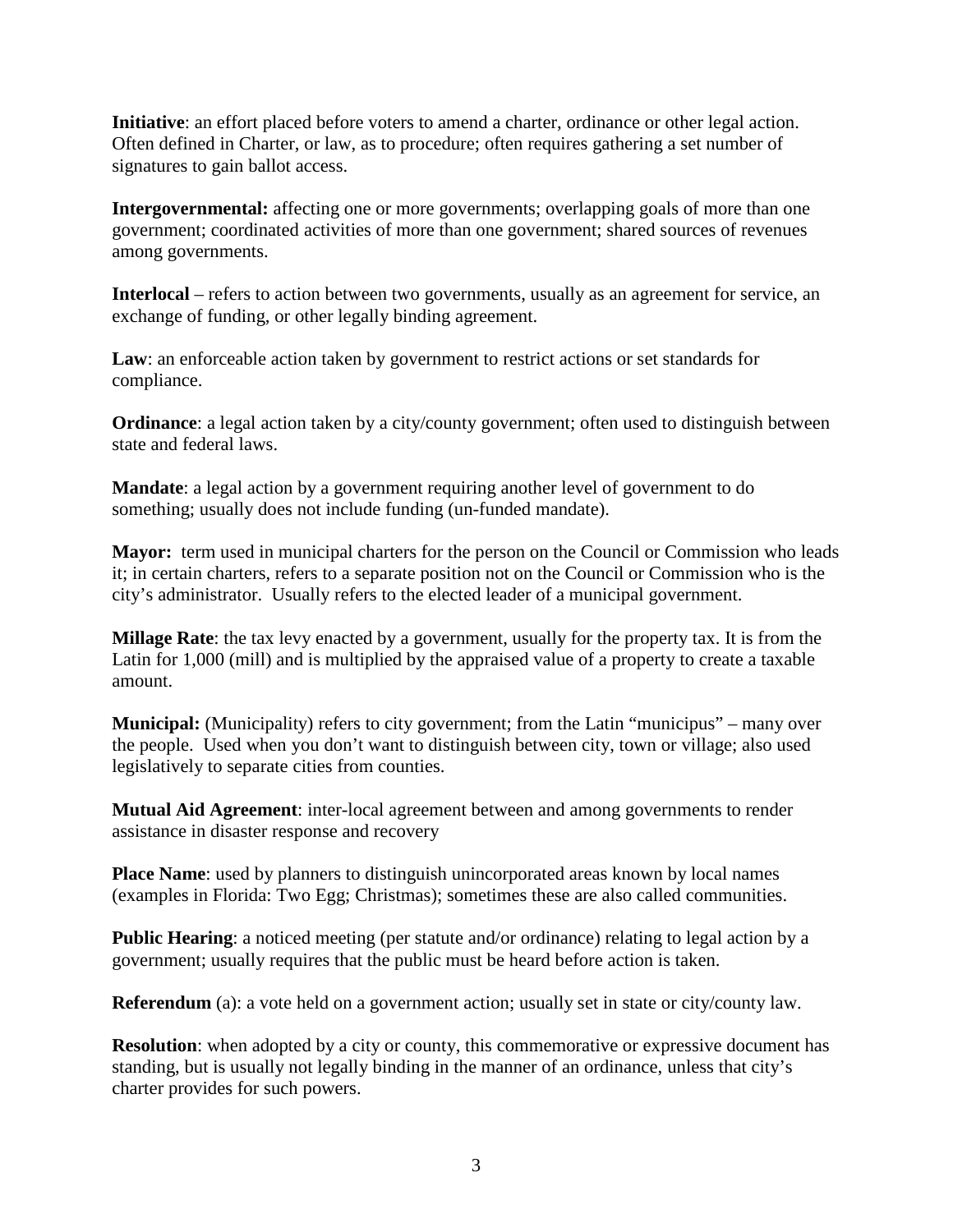**Save Our Homes:** Constitutional amendment that limits the valuation of property; applies to local governments as a limit in the amount per year that a property may grow in value.

**Save Our Seniors:** Constitutional amendment, with local enactment, that permits a county or municipality to add to the homestead exemption for qualifying elderly persons.

**School District**: In Florida, this special-purpose district is created by the state to provide K-12 public education. School districts are funded through state and a required local effort (RLE), which is a levy of property tax set by the State and levied by the school district board of commissioners. In Florida, this district shares the same physical boundaries as a county.

**Special District**: created by the Legislature (independent) or a city or county (independent) to provide a single purpose in a specified area. Known as special-purpose local governments. (Examples: Independent Fire District; Dependent Downtown Improvement Authority)

**Sunshine**: Short-hand for Florida's Open Meetings/Open Records Law; in Florida Constitution and Chs. 119, 186 F.S. Applies to state in limited capacity, and to local governments in a very extensive capacity. ("All meetings are held in the Sunshine.")

**Tax**: a mandatory payment from a citizen to a government; levied through the authority of a government. Rates are established by the government through either the state constitution or by government law.

**Town**: a municipal government; also used to describe unincorporated areas. (From the Old English – "lives within the walls")

**Unincorporated**: land in a county that is not within the boundaries of a municipality. Often called by a locally known name, but without a government.

**Village**: a municipal government; also used to describe unincorporated areas. (From the Latin, "*villa, villagio"* – place to dwell)

Workshop: for local governments, a meeting at which issues are discussed without a vote. Under Florida's Sunshine Laws, this is one of the most effective means of publicly discussing public business without taking action, so that all members of the governing body know where one another stands on an issue.

**Zoning**: set of laws creating categories of land use within a city or county; used to separate areas by activity or use of property. (Example: commercial zoning; residential zoning; industrial zoning)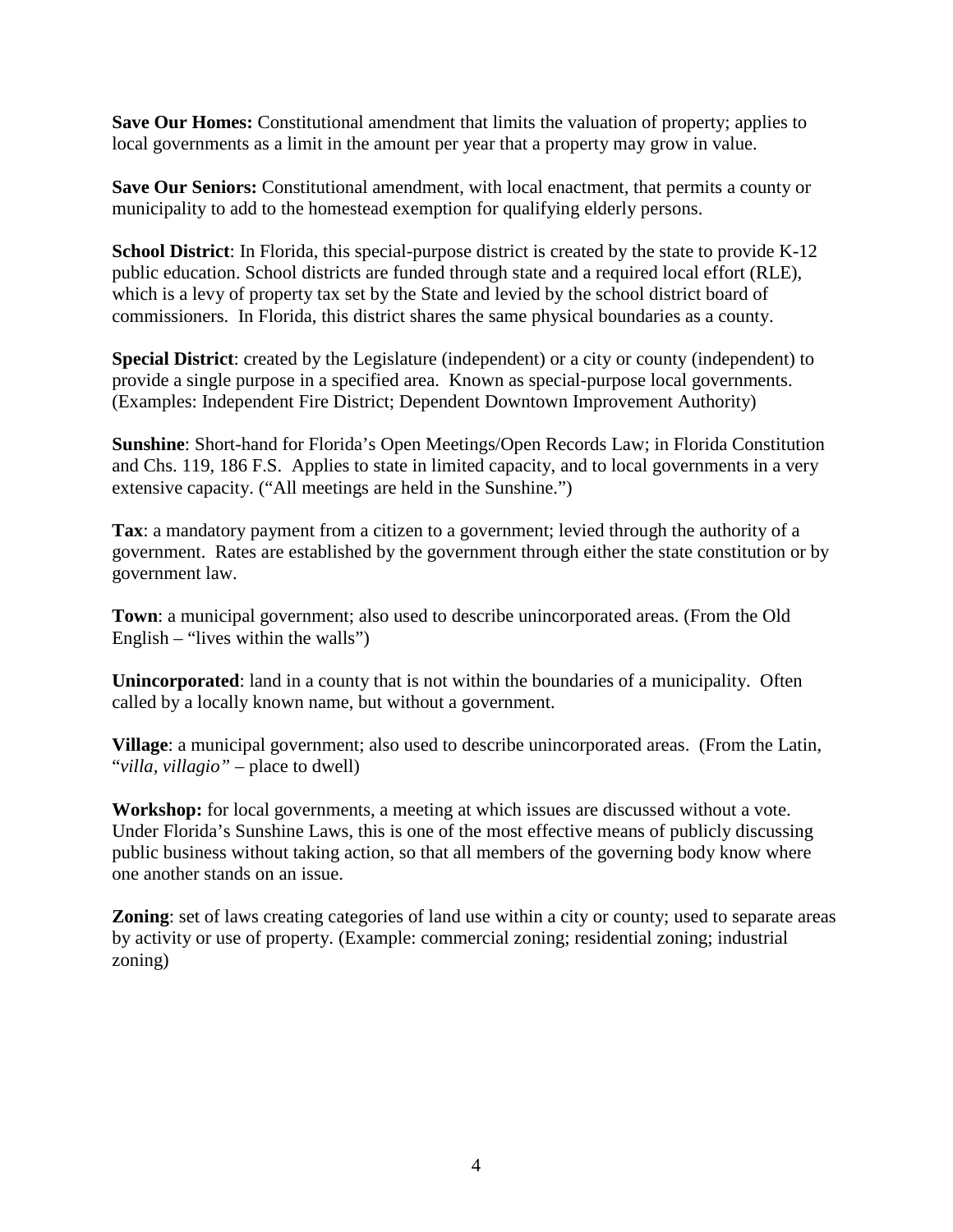## **ACRONYMS and ABBREVIATIONS USED WITHIN FLORIDA GOVERNMENTS**

ADA – Americans with Disabilities Act; federal law.

AGO – Attorney General Opinions (state level; legal advice compiled on the AG web site)

BEBR – Bureau of Economic and Business Research (at UF; calculates populations)

BOCC – Board of County Commissioners

CDBG – Community Development Block Grant (Federal and State)

CDD – Community Development District – independent special district (F.S. Ch. 190) created for development; has substantial fiscal authority

CFLGE – Center for Florida Local Government Excellence – created to support Florida's local governments through training, research and convening entities for discussions

CFO – Chief Financial Officer – added to FL Cabinet to replace other offices in 2003; position combines former duties of comptroller, chief fire marshal and insurance commissioner

CIE – Capital Improvement Element: planning document for infrastructure maintenance and improvements

CIP – Capital Improvement Plan – local government document outlining several years of longterm planning, usually related to infrastructure

CRA – Community Redevelopment Agency (also called DIA) – created by city or county, this governing body has special taxing authority for redevelopment and improvements to a blighted area. CRA's are dependent special districts

DEM – Division of Emergency Management – governor's office division that oversees all emergency operations for state and local governments (man-made and natural)

DEO – Department of Economic Opportunity – state agency responsible for many growth management reports from cities and counties; also provides housing assistance, grants and technical assistance in public and affordable housing

DIA – Downtown Improvement Area (also called CRA) – see definition above

DSCP – Division of State and Community Partnerships (State)

DEP – Department of Environmental Protection (State)

DOR – Department of Revenue (State)

DOT – Department of Transportation; used with U.S. or F in front of it

EAR – Evaluation Appraisal Report – part of county and city comprehensive plans

EDR – Committee on Economic and Demographic Research – committee of the Legislature which houses the state economist and most state and local fiscal data

EOC – Emergency Operations Center – one statewide office and 67 county-based offices provide a centralized command center for disaster response and recovery

EPA – Environmental Protection Administration (Federal)

FAC – Florida Association of Counties

FACC – Florida Association of City Clerks

FCCA - Florida Clerks of the Court Association

FASD – Florida Association of Special Districts

FCCMA – Florida City and County Management Association

FEMA – Federal Emergency Management Agency

FGFOA – Florida Government Finance Officers' Association

FLGISA – Florida Local Government Information Services Association

FLM – Florida League of Mayors

FLSA – Fair Labor Standards Act (Federal)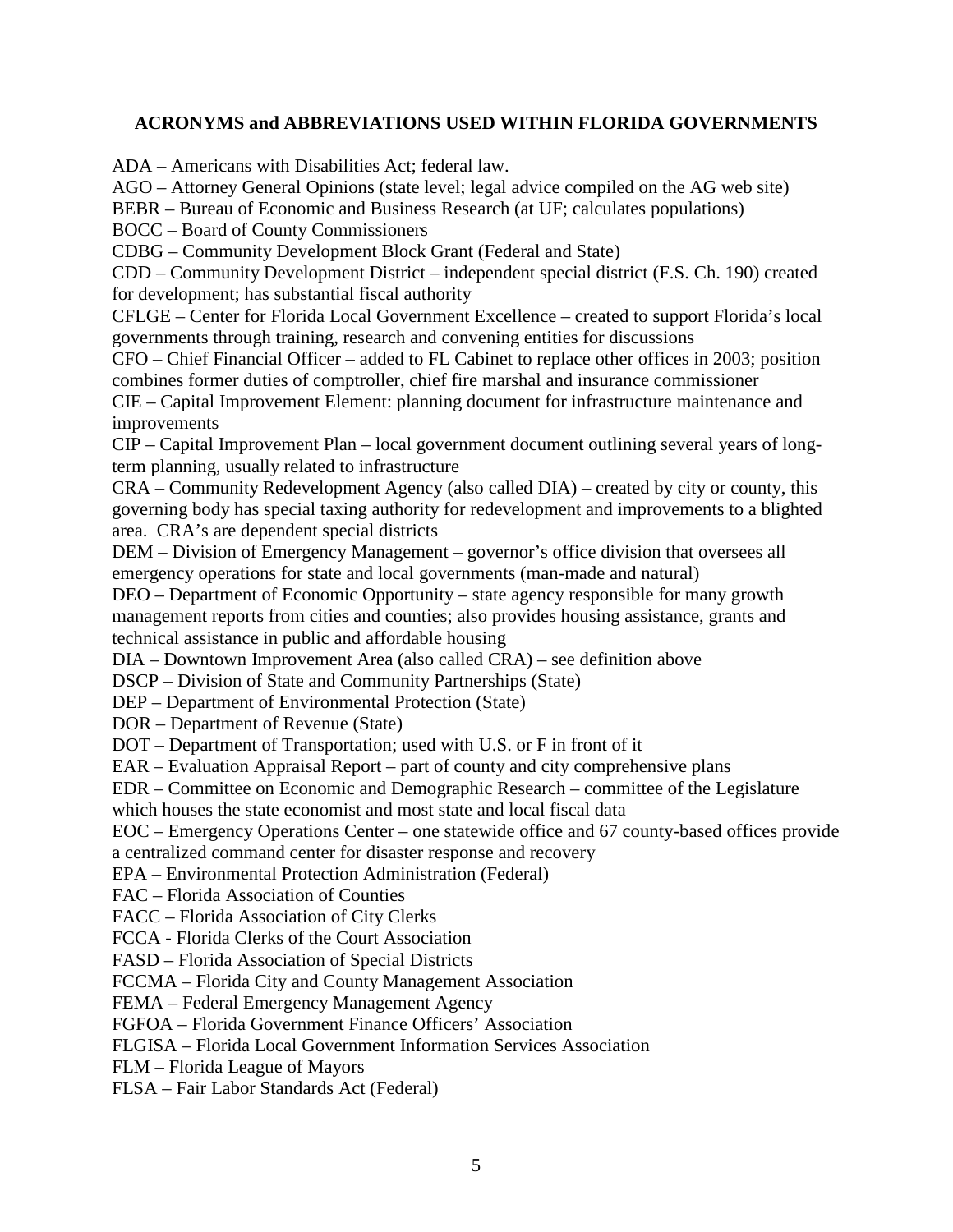FMAA – Florida Municipal Attorneys Association

FMASH – Florida Municipal Association for Safety and Health

FRA – Florida Redevelopment Association

FRCA – Florida Regional Councils Associations (all of the RPCs)

FRDAP – Florida Recreation Development and Parks – grant program through the DEP

F.S. – Florida Statute – the statutory provisions of Florida law, separated into chapters

FSBA – Florida School Boards Association

GFOA – national Government Finance Officers' Association

HUD – Housing and Urban Development (federal department)

ICMA – International City/County Management Association – professional organization for local public managers

IOG – Institute of Government (state); nickname for John Scott Dailey Florida Institute of Government, located at several universities and used by counties and cities

JPA – Joint Planning Agreement; used by counties and cities to set boundaries for service delivery and/or utility services

LPA – Local Planning Agency (local governments create them or councils/commissions act as them)

MPO – Metropolitan Planning Organization – a federal designation of a state-coordinated advisory board that works with federal and state transportation planning (roads, airports, bridges, ports); applies to areas that reach MSA level (see next term)

MSA – Metropolitan Statistical Area – federal designation for areas of 50,000 population or greater; can extend beyond a city's boundaries. Used in allocation of various resources/programs MSBU – Municipal Services Benefit Unit – created by counties, these districts provide services through fee or assessment under FL law; can include municipal areas.

MSTU – Municipal Services Taxing Unit – created by counties, these districts provide services through the property tax under FL law; can include municipal areas.

NACo – National Association of Counties

NPDES – National Pollutant Discharge Elimination Systems – collective term for all EPA stormwater regulations and requirements

OSHA – Occupational Safety & Health Administration (Federal)

P&Z – Planning and Zoning (usually refers to a committee or board for a city or county)

PSC – Public Service Commission – Florida's regulatory body for utilities

RPC – Regional Planning Councils (established regions in Florida for planning; there are 10 and cover all of the state). Advisory in nature, but opinion is highly valued by DCA.

SBA – State Board of Administration – state agency; responsible for investment pool used by local governments called the SBA Local Government Fund

TDC – Tourist Development Council – legislatively created districts that determine spending plans for tourist tax usage and advise counties and cities on tourism matters

TMDL - Total Maximum Daily Load – used to describe the limits in water and wastewater systems

TRIM – Truth in Millage; a FL law requiring the publication of property tax information

WMD – Water Management District – state-created boards that issue consumptive use permits for water (agriculture, industrial, commercial, governmental)